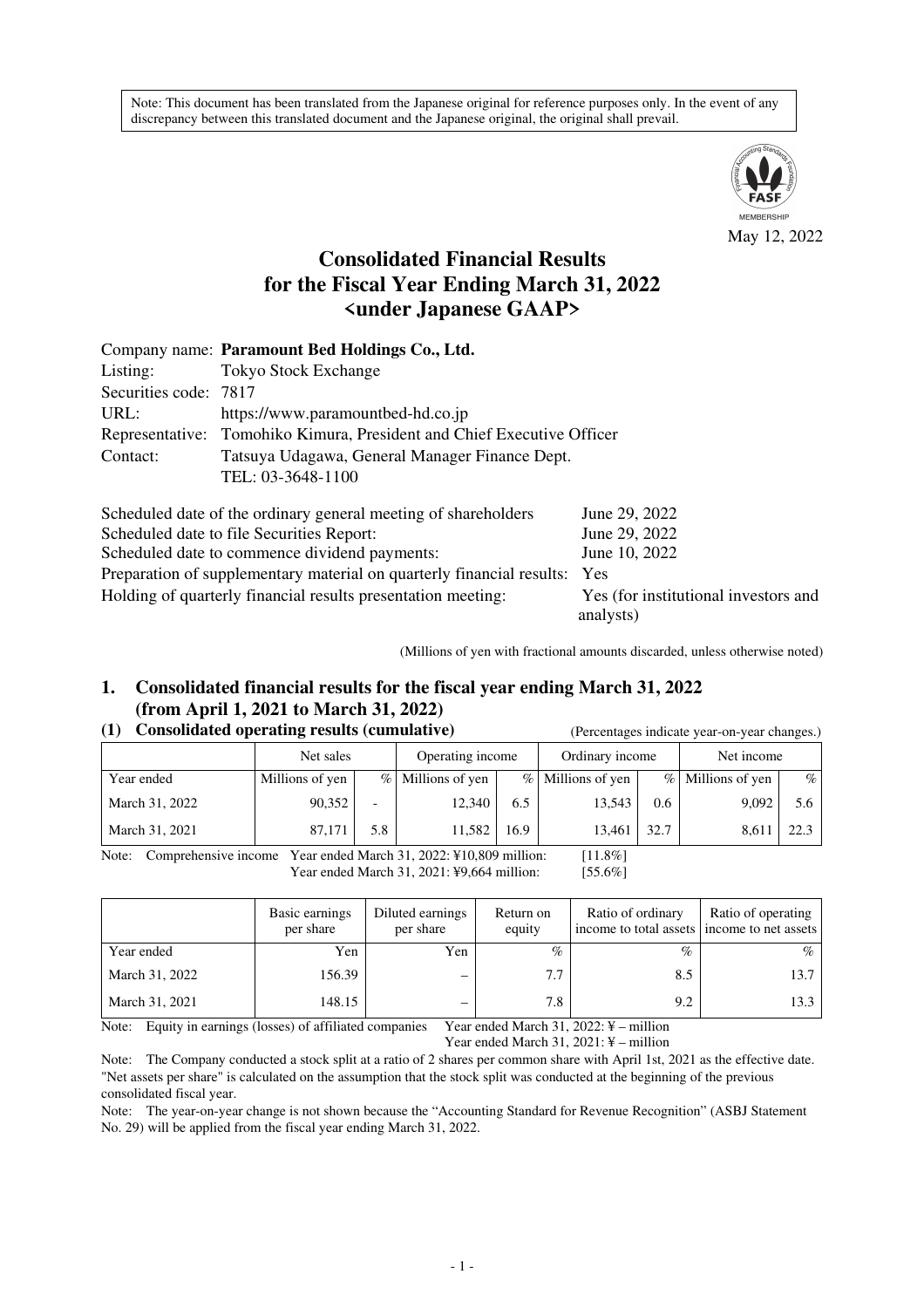# **(2) Consolidated financial position**

|                | Total assets    | Net assets      | Equity-to-asset ratio | Net assets per share |
|----------------|-----------------|-----------------|-----------------------|----------------------|
| As of          | Millions of yen | Millions of yen | $\%$                  | Yen                  |
| March 31, 2022 | 164,281         | 121,675         | 74.1                  | 2,092.47             |
| March 31, 2021 | 154.358         | 113,822         | 73.7                  | 1,958.23             |

Reference: Equity

As of March 31, 2022: ¥121,674 million As of March 31, 2021: ¥113,822 million

Note: The Company conducted a stock split at a ratio of 2 shares per common share with April 1st, 2021 as the effective date. "Net assets per share" is calculated on the assumption that the stock split was conducted at the beginning of the previous consolidated fiscal year.

### **(3) Consolidated Cash Flows**

|                | Cash flows from<br>operating activities | Cash flows from<br>investing activities | Cash flows from<br>financing activities | Cash and cash equivalents<br>at end of year |
|----------------|-----------------------------------------|-----------------------------------------|-----------------------------------------|---------------------------------------------|
| Year ended     | Millions of yen                         | Millions of yen                         | Millions of yen                         | Millions of yen                             |
| March 31, 2022 | 7.822                                   | $\triangle$ 220                         | $\triangle$ 3,365                       | 45,462                                      |
| March 31, 2021 | 10,279                                  | $\triangle$ 1,541                       | $\triangle$ 3,044                       | 40,756                                      |

# **2. Dividends**

|                                                    |                          |        | Dividends per share                          |                    |        | Total amount                     |                                | Ratio of                                     |
|----------------------------------------------------|--------------------------|--------|----------------------------------------------|--------------------|--------|----------------------------------|--------------------------------|----------------------------------------------|
|                                                    | First                    | Second | Third<br>quarter-end quarter-end quarter-end | Fiscal<br>year-end | Total  | of cash<br>dividends<br>(Annual) | Payout ratio<br>(Consolidated) | dividends to<br>net assets<br>(Consolidated) |
|                                                    | Yen                      | Yen    | Yen                                          | Yen                | Yen    | Millions of yen                  | $\%$                           | $\%$                                         |
| Fiscal year ending<br>March 31, 2021               | -                        | 50.00  | -                                            | 53.00              | 103.00 | 2,993                            | 34.8                           | 2.7                                          |
| Fiscal year ending<br>March 31, 2022               | -                        | 26.00  | $\overline{\phantom{m}}$                     | 29.00              | 55.00  | 3,198                            | 35.2                           | 2.7                                          |
| Fiscal year ending<br>March 31, 2023<br>(Forecast) | $\overline{\phantom{m}}$ | 28.00  | $\overline{\phantom{m}}$                     | 29.00              | 57.00  |                                  | 37.7                           |                                              |

Note: Revisions to the dividends forecasts most recently announced: Yes

Note: The Company conducted a stock split at a ratio of 2 shares per common share with April 1st, 2021 as the effective date.

# **3. Consolidated earnings forecasts for the fiscal year ending March 31, 2023 (from April 1, 2022 to March 31, 2023)**

| (Percentages indicate year-on-year changes.) |                    |      |                    |        |                    |        |                    |        |                             |  |
|----------------------------------------------|--------------------|------|--------------------|--------|--------------------|--------|--------------------|--------|-----------------------------|--|
|                                              | Net sales          |      | Operating income   |        | Ordinary income    |        | Net income         |        | Basic earnings<br>per share |  |
|                                              | Millions of<br>yen | $\%$ | Millions of<br>yen | $\%$   | Millions of<br>yen | $\%$   | Millions of<br>yen | $\%$   | Yen                         |  |
| Six months ending<br>September 30, 2022      | 42,700             | 3.6  | 4,700              | (25.4) | 4,900              | (28.2) | 3,300              | (33.0) | 56.75                       |  |
| Fiscal year ending<br>March 31, 2023         | 94,000             | 4.0  | 12,500             | 1.3    | 12,900             | (4.8)  | 8,800              | (3.2)  | 151.34                      |  |